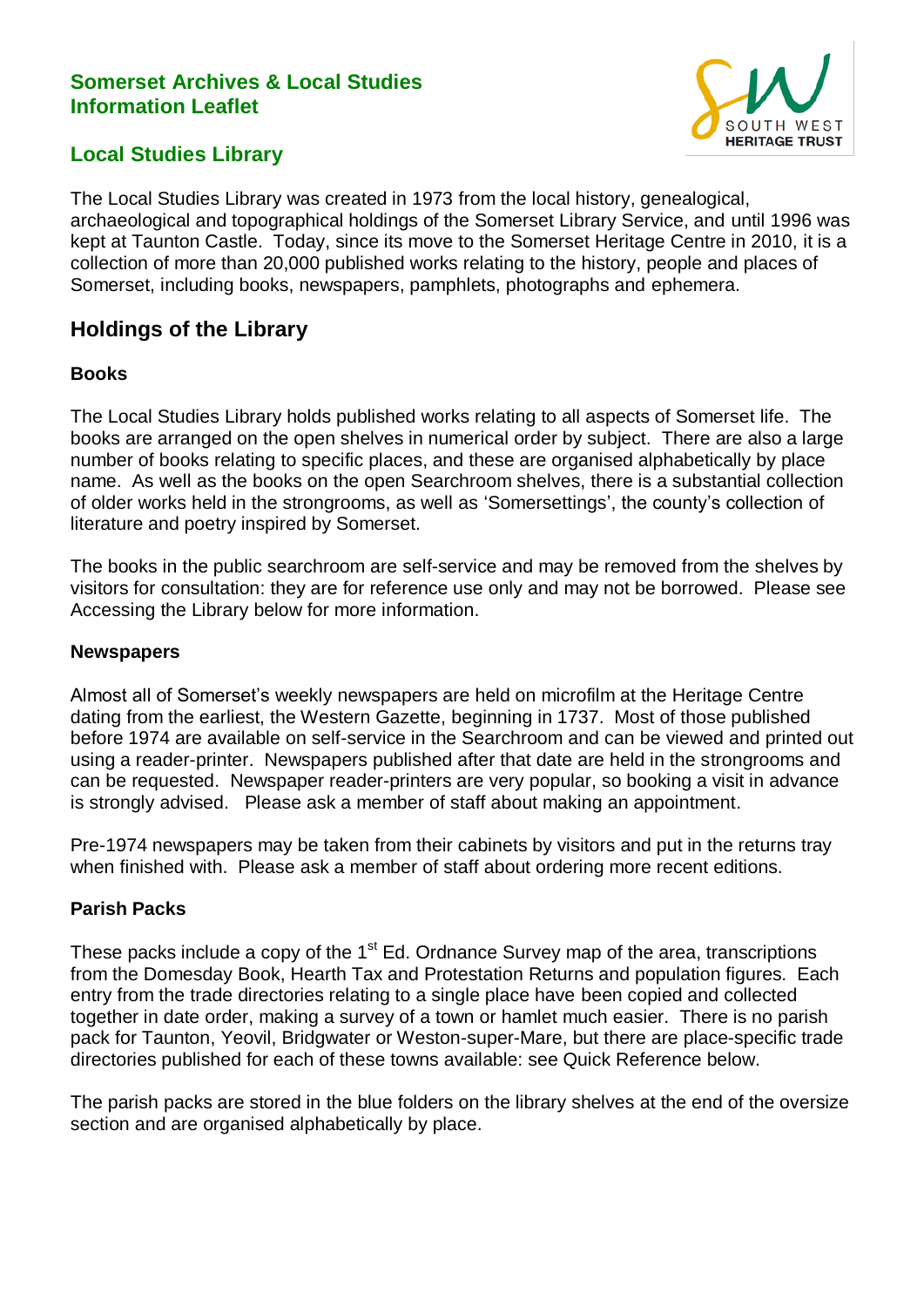## **Quick Reference**

- **Clerical Directories** list the education and positions held by Anglican clergy and can be useful for tracing the movements of relatives who had been ordained: directories are available from 1902 to date.
- **County Trade Directories** list the cities, town villages and hamlets of the county with a brief description of the area, including noble families, agriculture, charities and churches and include a list of residents, both private and commercial. These lists were compiled by subscription and therefore not all residents were included but they are a useful starting point for finding relatives: county directories are available from 1822 to 1935.
- **Town Trade Directories** do the same as above but for a much smaller area. There are town directories available for: **Taunton** (1864, 1887, 1900, 1902, 1906, and every two years between1928-1973) [T TAU]; **Bridgwater** (1883, 1897, 1908, 1936, 1937, 1938, and every 2-3 years between 1951-1973) [T BRI1]; **Weston-super-Mare** (1946-1974) [T WES19] and **Yeovil** (1878, 1883, 1888, 1889, 1902, and every 2-3 years between 1938-1974) [T YEO1]
- **Wills Indexes** can help trace both an individual, and help identify spouses, siblings and children. Indexes are available for the Office Duty wills, probate of the Taunton Archdeaconry and the Prerogative Court of Canterbury. See the Wills leaflet for more information.
- **How-To Guides:** in researching family and local history there will always be problems that cannot be solved easily. Here are a number of guides and almanacs which deal with specific issues, whether how to read a particular type of record such as wills or manorial records, how to research a particular type of ancestor such as a bargeman or one who died at sea, or how to use particular resources to further your research such as the internet, or The National Archives.

All of the Quick Reference books have a blue spot on their spine for identification and are shelved facing the work tables next to the public computer terminals

## **Photographs**

A collection of approximately 40,000 photographs, compiled from a variety of sources including amateur and professional photographers, council departments and illustrations of books is available on filing cards with contact prints for browsing in the Searchroom. They are organised alphabetically by place and include the name of the photographer, details of the photograph and the date it was taken. Copies of these photographs are available through the Research Service: please ask for a **Negative Scanning Order Form** for information on charges.

## **Periodicals**

The following periodicals are available on open access in the Searchroom:

- Somerset Archaeological and Natural History Society proceedings (SANHS)
- Somerset Record Society publications
- Somerset & Dorset Notes & Queries
- Somerset Industrial Archaeology Society (SIAS)
- Bristol Industrial Archaeology Society (BIAS)

There are also a large number of periodicals available from the archives, including:

- Parish magazines
- Community magazines